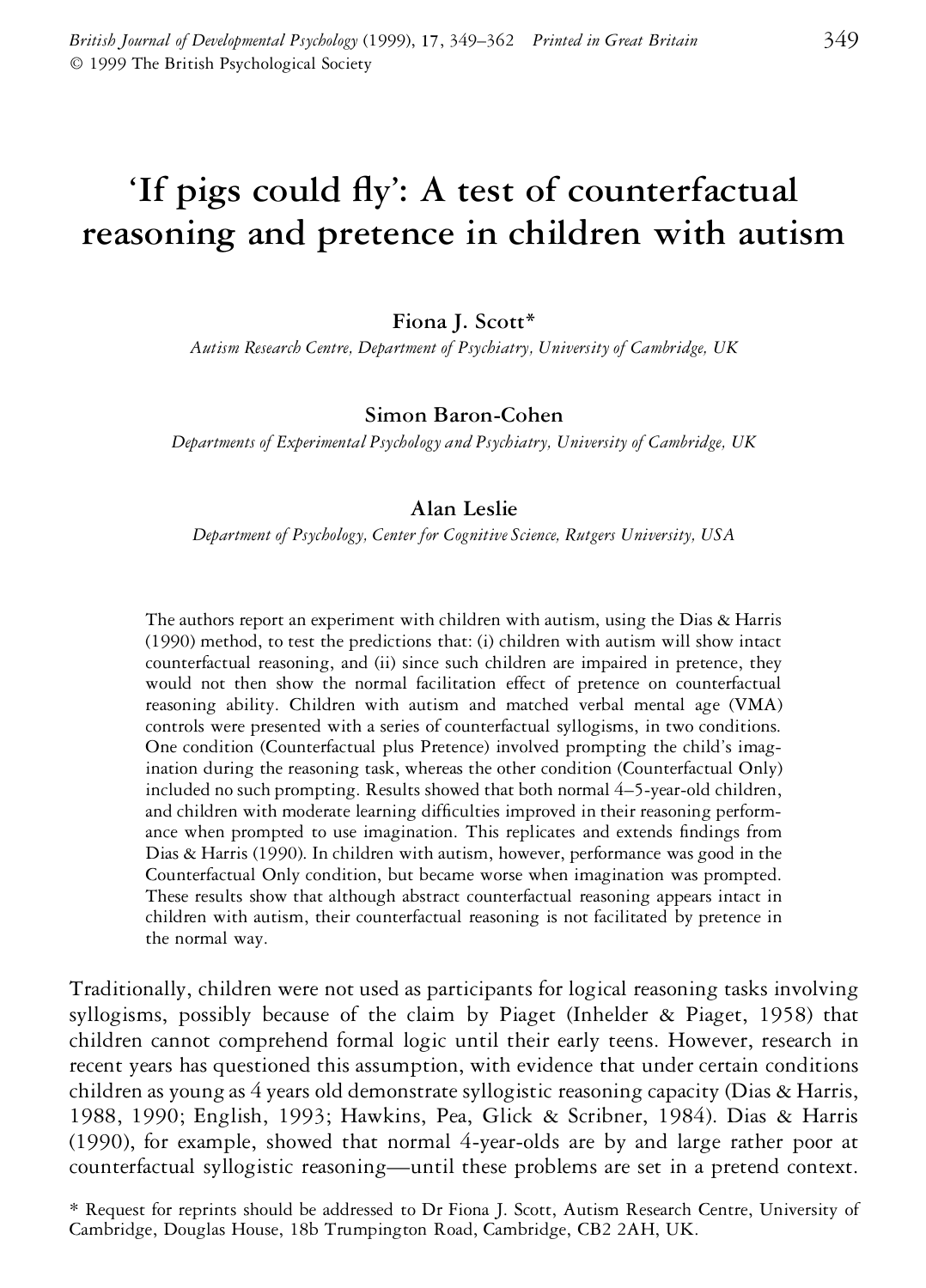Once the child is engaged in pretending, such reasoning becomes easier. Thus, given the premise 'all pigs can fly' and 'John is a pig', 4-year-olds have difficulty drawing the conclusion 'John can fly'. But, if they are first told 'let's pretend that [all pigs can fly] . . .', then performance is facilitated.

It is not clear exactly why this facilitation occurs. It may be because counterfactual propositions initially appear nonsensical and confusing, because by denition they contradict the child's real-world knowledge. When prefixed with 'let's pretend that  $(x)$ ', this may clarify for the child that these propositions are intended to refer to an imaginary world. The 'let's pretend' prefix may have the effect of cueing the child to 'change gear' in cognitive terms: switching to pretend mode, where anything is possible, may allow them to reveal their reasoning abilities at an abstract level—that is, removed from the constraints of reality.

While there have been several studies exploring syllogistic reasoning in young, normally developing children, there has been little research conducted with young clinical populations. Recent evidence has shown that children with autism may not have a deficit in abstract reasoning (analogies and transitive inferences) compared to matched controls (Scott & Baron-Cohen, 1996*a*); children with moderate learning difficulties also seem capable of such reasoning (Robertson, 1993; Scott & Baron-Cohen, 1996*a* (but see Leevers & Harris, 1996), who found that children with autism appear unlikely to adopt a logical strategy).

Intact reasoning performance in autism may not be as surprising as it sounds. Recent research has suggested that people with autism may be intact in their ability for 'folk physics', even though their 'folk psychology' is deficient (Baron-Cohen, 1997). Folk physics presumably depends on reasoning skills (e.g. 'Unsupported objects fall; this ball will be unsupported; therefore this ball will fall'). This cognitive profile of intact folk physics and impaired folk psychology may also be true of their parents, one of whom may carry the genes for autism (Baron-Cohen, Wheelwright, Stott, Bolton & Goodyer, 1997). That is, there may be two distinct cognitive domains concerned with reasoning about the world: one which relates to social causality (folk psychology), and one which relates to physical causality (folk physics) (Sperber, Premack & Premack, 1995). People with autism appear intact in folk physics skills. However, the evidence to date is limited. Certainly, one might expect to find problems with counterfactual reasoning among the autistic population if they have an inability to disengage from reality (Russell, 1996). Given their apparent success with other forms of reasoning, this warrants further exploration.

Markovits (1995) suggests that the initial difficulty that faces a normal individual when presented with counterfactual premises involves representing the premises without interference from real-world knowledge. This requires the individual to construct an internal model that does not incorporate information from long-term memory (LTM), because this information would contradict the counterfactual, and empirically false, premises. This does not come naturally to the normal person, as the drive to relate new information to already acquired knowledge is strong. Frith (1989) calls this normal phenomenon 'strong central coherence'. The inclusion of a pretend context helps to prevent real-world information from LTM interfering with the representation of the counterfactual premises.

It could be argued that children with autism would not experience this initial difculty because they show deficits in the ability to integrate information in relation to context and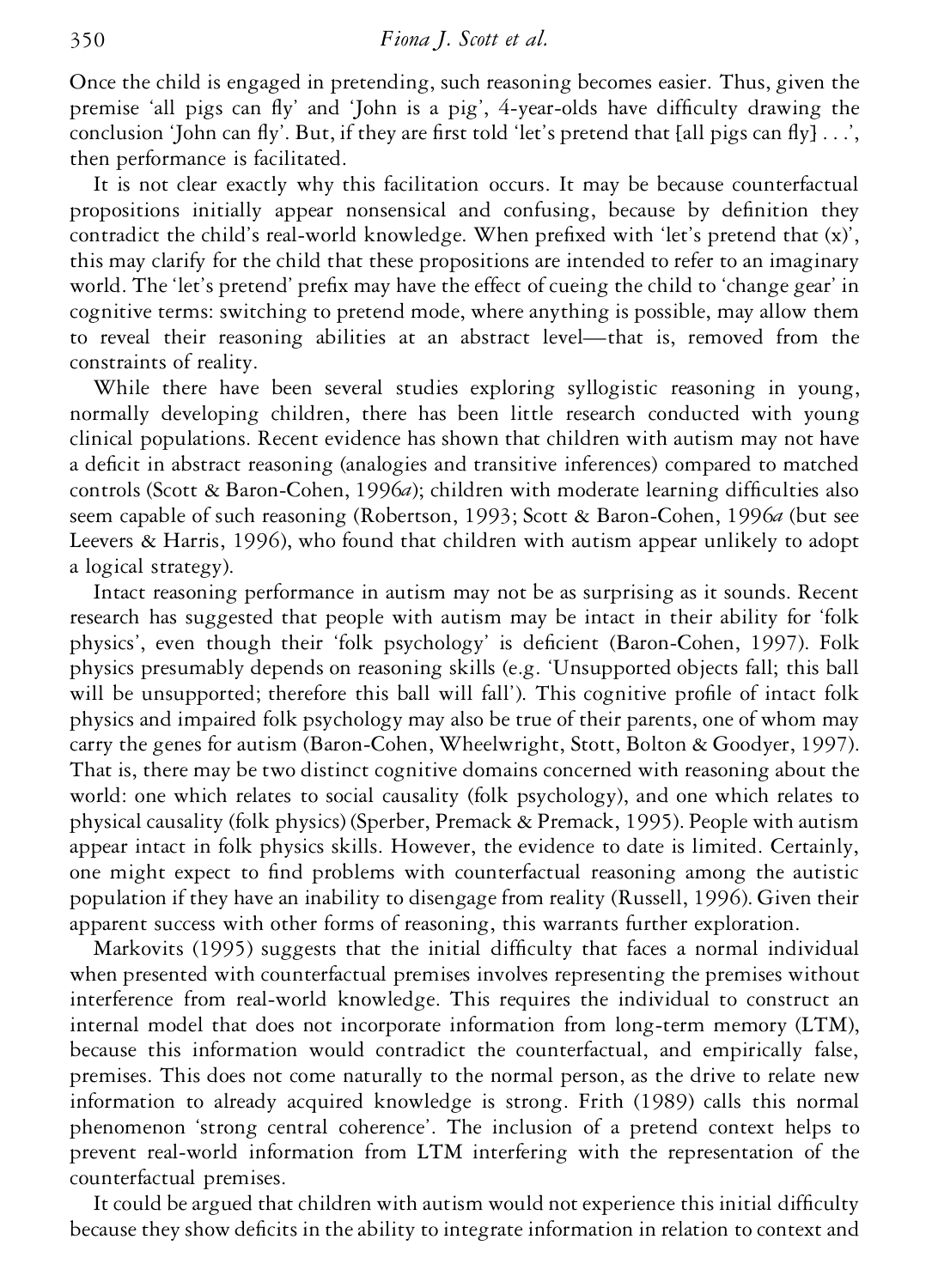previous knowledge (Frith, 1989; Happe, 1997); they are said to have 'weak central coherence' (Frith, 1989). Children with autism may therefore address counterfactual premises as totally isolated information, without the normal drive to try and relate them to LTM and their existing empirical knowledge. If this is the case then, paradoxically, performance with counterfactual syllogisms *per se* would be expected to be good. However, whereas normal children benefit from the introduction of a pretend context, children with autism may be unlikely to show the same facilitation effect following pretence. Given the evidence that children with autism have a profound impairment in the spontaneous production of pretence and imagination (Baron-Cohen, 1987; Gould, 1986; Jarrold, Boucher & Smith, 1993; Scott & Baron-Cohen, 1996*b*; Ungerer & Sigman, 1981), the authors expected that children with autism would show no benefit from setting a counterfactual reasoning task in a pretend context; indeed, their performance may even suffer under those conditions. Use of context may be problematic for individuals who may neither understand the nature of that (pretend) context, nor spontaneously utilize context for meaning. At the same time, in contrast to the group with autism, the authors expected that the children with moderate learning disabilities, who have no recorded difculties with either coherence or pretence, would show the normal pattern of improving performance when counterfactual syllogisms are set in a pretend context.

To summarize, the authors employed the Dias & Harris (1990) method with children with autism with two aims. The first was to establish if counterfactual reasoning *per se* was intact in autism. As has been mentioned, non-counterfactual reasoning appears intact in autism (Scott & Baron-Cohen, 1996*a*), but is the same true for counterfactual reasoning? A strong version of the executive dysfunction theory (Russell, 1996) would predict an inability to 'disengage from reality', and therefore poor counterfactual ability in autism. In complete contrast, central coherence (Frith, 1989) would predict an inability to utilize context for meaning, suggesting the possibility that interference from real-world knowledge will not occur and counterfactual reasoning may thus be intact. Equally, the 'folk physics' argument may suggest that children with autism will be intact on all logical reasoning tasks that do not involve a 'mental' or 'folk psychology' element.

The second aim was to test if autistic difficulties with pretence had predictable consequences for their pattern of logical reasoning. Specifically, it was predicted they would not show the normal facilitation effect of pretence on counterfactual reasoning.

#### **Method**

#### *Participants*

Three groups of participants were tested. The first was a group of 15 children with autism, all of whom were attending special schools for autism in London and met established criteria for autism (DSM IV, 1993; Rutter, 1978). The second group contained 14 children with moderate learning disabilities<sup>1</sup> (MLD) attending special schools for learning disability in Norfolk. The final group comprised 15 normal children, all attending a primary school in Norfolk.

<sup>&</sup>lt;sup>1</sup> The term 'learning disabilities' is used synonymously with the older, but now less-used, terms 'mental handicap' or 'retardation'.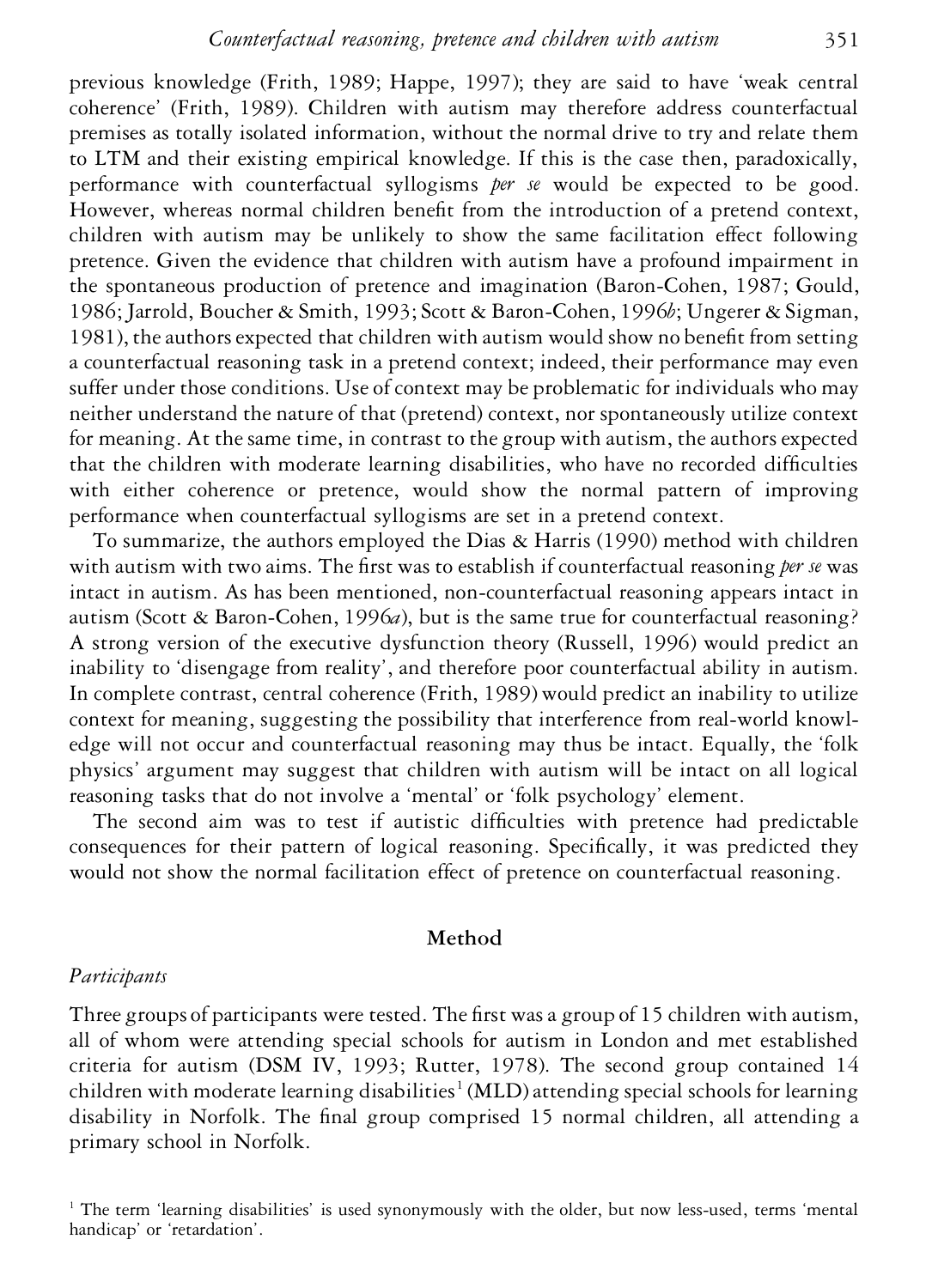|                |                              | Chronological age |                | Verbal mental age |     |      |  |
|----------------|------------------------------|-------------------|----------------|-------------------|-----|------|--|
| Group          | Range                        | М                 | SD.            | Range             | М   | SD.  |  |
| Normal<br>MLD* | $4.9 - 4.11$<br>$8.6 - 18.2$ | 4.10<br>12.3      | 0.743<br>36.28 | $4.0 - 5.0$       | 4.6 | 5.13 |  |
| Autism         | $7.9 - 18.0$                 | 12.11             | 35.70          | $4.0 - 6.0$       | 4.7 | 7.57 |  |

**Table 1.** Chronological and verbal mental ages, by participant group

*Notes*. SD in months. VMA was assessed using the Test of Reception of Grammar (TROG; Bishop, 1983) as this was felt to give a more conservative estimation of verbal ability than traditional vocabulary measures.

\* Moderate Learning Difculties

### *Design and procedure*

Participants were seen individually by the experimenter, in a quiet room. The experimenter told the participant that he or she was going to hear some little stories about things that were very different, but that they should play a game that these things were true. Each participant was then asked a series of 10 Reality control questions in order to check for relevant general knowledge about the themes of the later stories (e.g. 'Can you tell me what noise cats make?'). These questions are listed in Appendix 1.

The task had two conditions, Counterfactual Only (CO) or Counterfactual plus Pretence (CP)<sup>2</sup>, and each participant received both of the conditions, in different sessions and with at least a one-month interval between each. Some participants received the CO condition first, while others received the CP condition first. Owing to an administration error these two orders were unequally weighted. Six children from each of the three groups received the CO condition first, leaving nine children in the autistic and normal groups and eight children in the MLD group who received the CP condition first.

*Counterfactual Only (CO)*. In this condition, after answering the Reality control questions and being reminded of the instructions, the participant was then presented with five counterfactual syllogisms, one at a time, spoken by the experimenter in a neutral tone of voice (see Appendix 2). After hearing the premises (e.g. 'All cats bark'; 'Rex is a cat') the participant was asked to repeat them to ensure that they had been heard correctly. (If they were not repeated correctly, the experimenter repeated the premises.) The experimenter then went on to ask the Conclusion question (e.g. 'Does Rex bark?'). After the participant had responded, he or she was prompted for a justification by the experimenter asking, for example, 'Why does Rex bark?' until a justification of some kind had been given. These were later coded into (a) Theoretical (i.e. based on the content of the syllogism), (b) Empirical (i.e. based on the participant's knowledge of the real-world), or (c) Arbitrary (i.e. random, irrelevant or obscure). $3$ 

*Counterfactual plus Pretence (CP)*. In this condition, after answering the Reality control

 $2$  This study concentrated on one aspect of pretence as explored by Dias & Harris (1990): 'imagining'. These two conditions differed in terms of direct encouragement of the imagination process.

<sup>&</sup>lt;sup>3</sup> An example of a Theoretical justification would be 'Because you said all cats bark'. An example of an Empirical justification would be 'Because cats don't bark, they go miaow!'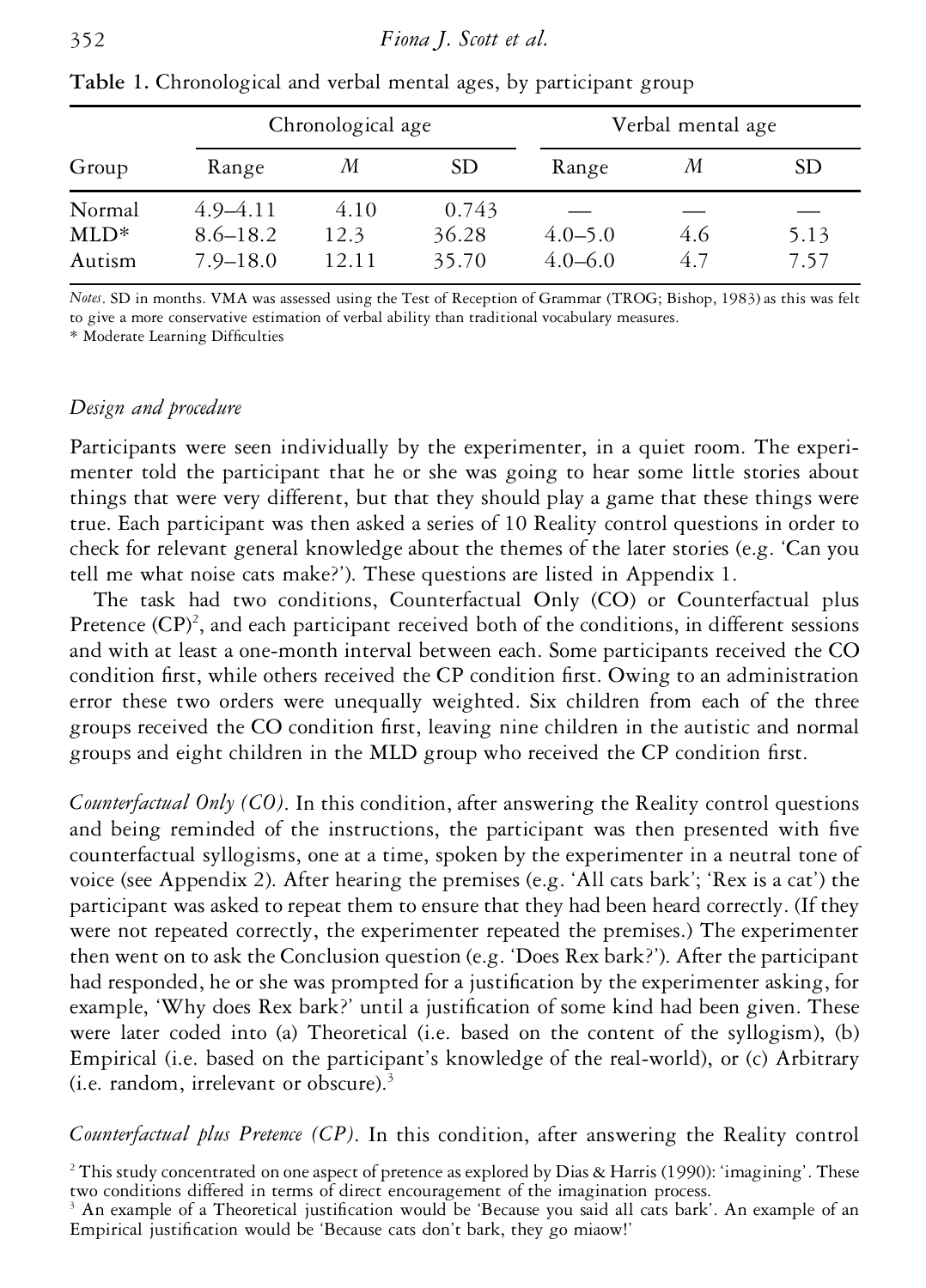questions, the participant was led through a set of seven Pretence Training and Control questions:

- 1. Can you make a picture in your head of a pig?
- 2. Can you make the pig do something different/funny?
- 3. Can you make the pig in your head  $f(y)$ ?
- 4. Is the pig in the air, or on the ground? (The order of choices was counterbalanced.)
- 5. What is the pig doing?
- 6. Is the pig real, or in your head? (Again, the order of choices was counterbalanced.)
- 7. Can *I* see the pig in your head?

These questions were intended to prompt the child's imagination, and at the same time test what the child understood about the nature of imagination. The experimenter was careful not to use the word 'pretend' in the Pretence Training, so as not to disadvantage the children with autism, who may not understand the specific term (Tager-Flusberg, 1993). When the participant had answered all of these questions, and their responses had been recorded, the experimenter then repeated the original instructions, but this time adding that the participant should try and make a picture in his or her head about each of the stories. The participant was then told five syllogisms (see Appendix  $3$ ), which were again spoken by the experimenter in a neutral tone of voice. As in the CO condition, the experimenter first tested if the participant could remember the premises and also checked that the child was attempting to visualize each 'story'. The experimenter then asked the Conclusion question, and again asked the participant to justify his or her answer. As before, justifications were recorded and later coded into the same three categories.

# **Results**

# *Reality control questions*

All participants in each of the three groups passed the 10 Reality control questions without any difficulties.

# *Experimental conditions*

Table 2 shows the mean number of correct syllogisms for each group according to condition and order of presentation. A three-way ANOVA comparing Group (Autism, MLD, Normal) by Order (CO 1st, CP 1st) by Condition (CO, CP) was conducted. Results demonstrated a significant interaction for Group  $\times$  Condition ( $F(2,38) = 7.38$ ,  $p = .002$ ), but no main effects for either Group ( $F(2,38) = .89$ ,  $p = .419$ ) or Condition  $(F(1,38) = .02, p = .888)$ . Simple effects tests were used to explore the interaction of Group  $\times$  Condition further. These showed a significant effect of Group for CO  $(F(2,38) = 9.03, p = .0006)$ , but not for CP  $(F(2,38) = 1.86, p = .169)$ ; they also showed a significant effect of condition for the Autistic Group  $(F(1,38) = 8.00, p = .007)$ , but not the MLD Group ( $F(1,38) = 3.55$ ,  $p = .067$ ) nor the Normal Group ( $F(1,38) = 4.01$ ,  $p = .052$ ), although both of these latter results almost reached the .05 significance level.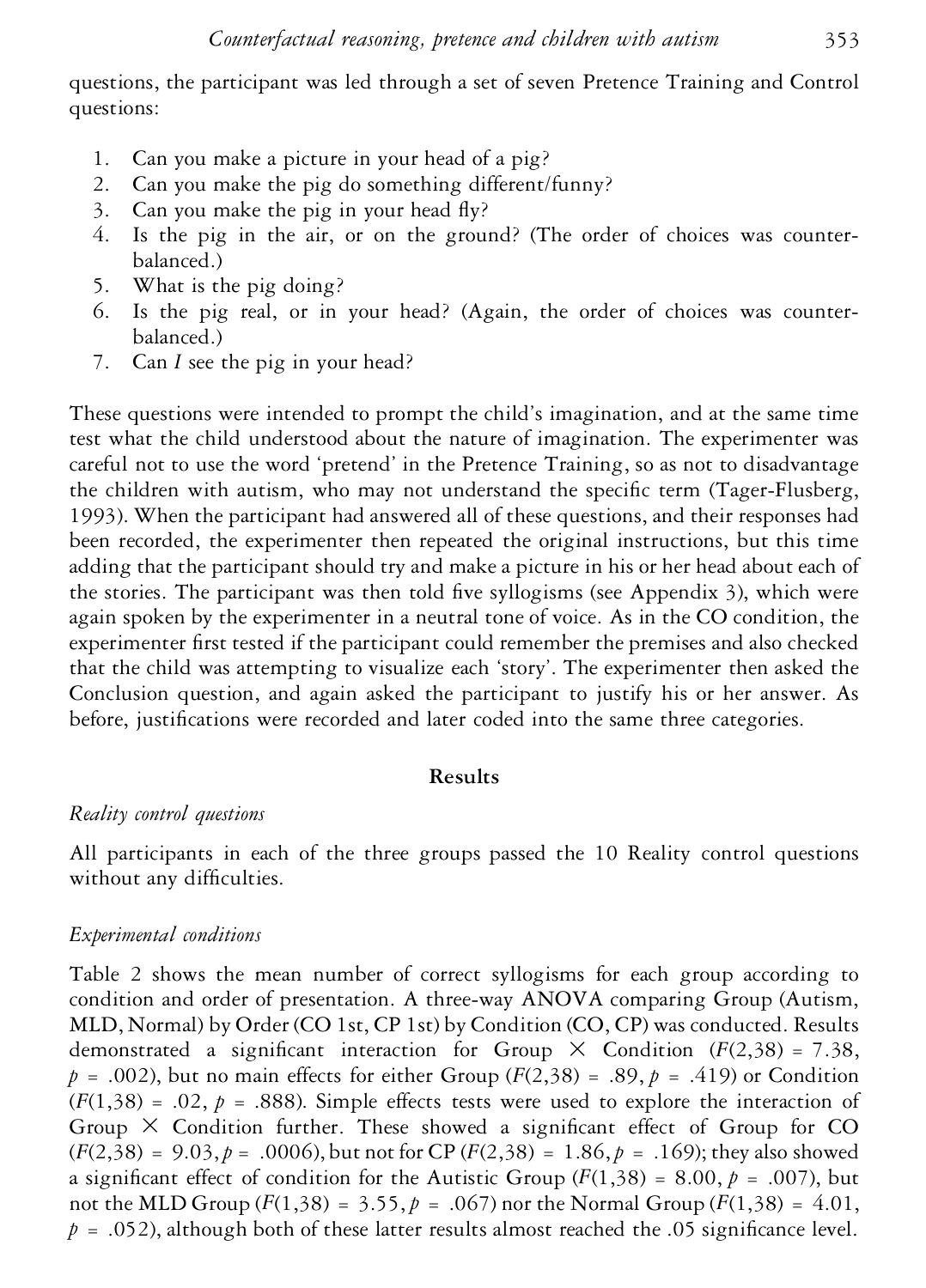|         |                                                                                                                                                                                                                                           | Counterfactual Only (CO) |  | Counterfactual + Pretence $(CP)$ |                  |         |  |  |  |
|---------|-------------------------------------------------------------------------------------------------------------------------------------------------------------------------------------------------------------------------------------------|--------------------------|--|----------------------------------|------------------|---------|--|--|--|
| Group   | 1st                                                                                                                                                                                                                                       | 2nd<br>Overall           |  | 1st                              | 2nd              | Overall |  |  |  |
| Overall | Autism 4.0 (2.0) 3.67 (1.87) 3.84 (1.86) 2.78 (2.22) 1.33 (2.16) 2.06 (2.24)<br>MLD 2.0 (1.89) 1.25 (2.11) 1.32 (2.14) 3.13 (2.03) 2.17 (2.4) 2.65 (2.1)<br>Normal 3.17 (2.14) 1.44 (1.88) 2.31 (2.1) 3.56 (1.67) 2.83 (1.84) 3.25 (1.71) | $3.06$ $2.12$ $2.49$     |  |                                  | $3.16$ 2.11 2.65 |         |  |  |  |

Table 2. Mean number of correct syllogisms (out of five) shown by condition and order of presentation, for each group

*Note*. Standard deviations in parentheses.

*Post hoc* paired *t*-tests were conducted to confirm whether the children with autism performed better than both control groups in the CO condition (Autism  $\times$  Normal,  $t(28) = 2.32$  (two-tailed),  $p = .028$ ; Autism  $\times$  MLD,  $t(27) = 3.05$  (two-tailed),  $p = .005$ ; Normal  $\times$  MLD,  $t(27) = .72$  (two-tailed),  $p = .48$ ). Thus, while the two control groups were not significantly different in their performance in the CO condition, the children with autism were signicantly better than both the MLD group and the Normal group. Fig. 1 shows the mean number of correct syllogisms as a function of group and condition.



Figure 1. Mean number of correct syllogisms for each condition by group

The ANOVA also showed a significant interaction for Order  $\times$  Condition (*F*(1,38) = 8.67, *p* = .005), but no main effects for either Order (*F*(1,38) = .01,  $p = .921$ ) or, as noted above, for Condition ( $F(1,38) = .02$ ,  $p = .888$ ). Simple effects tests showed no significant effect of Order for CO  $(F(1,38) = 1.81, p = .186)$  or CP  $(F(1,38) = 2.87, p = .098)$ ; there was also no significant effect of Condition for CO 1st  $(F(1,38) = 2.01, p = .164)$  or for CP 1st  $(F(1,38) = 3.26, p = .079)$ . The absence of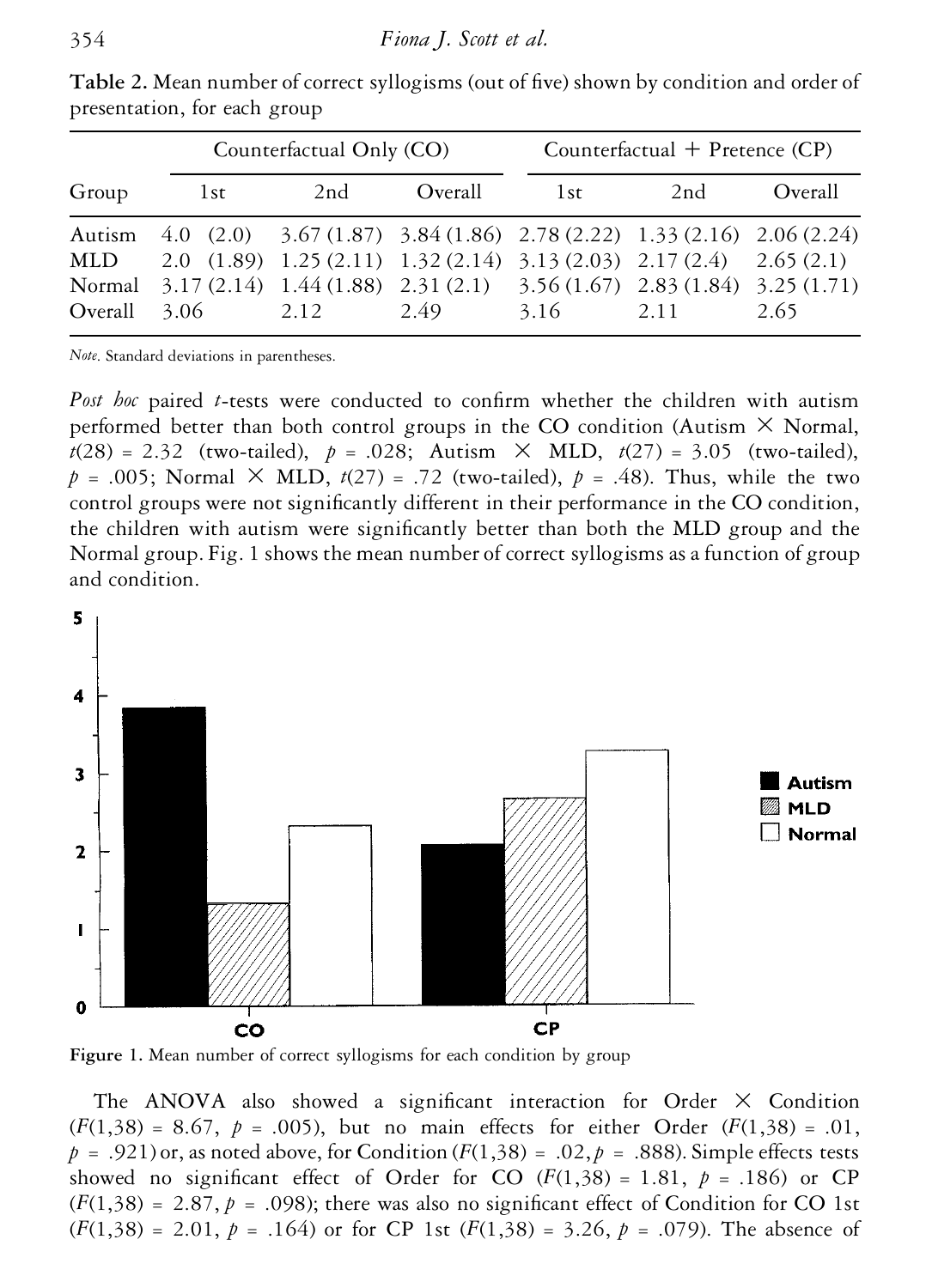significant effects is unusual given a significant interaction for Order  $\times$  Condition. However, it is likely that the interaction is owing to the fact that the simple effects, while non-significant in their own right, are in opposite directions.

The interaction of Group  $\times$  Order  $\times$  Condition was non-significant ( $F(2,38) = .12$ ,  $p = .887$ ), nor was there any significant interaction of Group  $\times$  Order (*F*(2,38) = .35,  $p = .707$ ).

**Table 3.** Responses to Pretence Training and control questions, shown by number of participants

|                                                       | 1. Picture 2. Do<br>of $\text{Pig}$ ? | Funny? |                     | $3.$ Pig<br>Fly? |  |  | 4. Pig in 5. What is 6. Pig<br>Air/ the Pig Real/in<br>Ground? Doing?* Head? |                                                      |                |      | 7. Can I<br>see? |           |
|-------------------------------------------------------|---------------------------------------|--------|---------------------|------------------|--|--|------------------------------------------------------------------------------|------------------------------------------------------|----------------|------|------------------|-----------|
| Group Yes No Yes No Yes No Air Gd Fly NA Rl Hd Yes No |                                       |        |                     |                  |  |  |                                                                              |                                                      |                |      |                  |           |
| Autism 15 0<br>$MLD$ 14 0<br>Normal $15 \quad 0$      |                                       |        | 15 0 15 0 15 0 15 0 |                  |  |  |                                                                              | 10 5 15 0 15 0 15 0 7 8 8 7<br>13 1 14 0 14 0 14 0 1 | $\overline{0}$ | 15 0 | $13 \t 2$        | 12<br>-15 |

\* This was scored 'Fly' if something relating to flying/air was mentioned, and 'NA' if something inappropriate was mentioned.

# *Pretence Training and control questions*

Questions 1, 3, 4 and 5 were answered at ceiling by all children. However, the children with autism performed poorly compared to the two control groups on questions 2, 6 and 7. This pattern of results is shown in Table  $\beta$ . Chi-square analyses confirmed the significant differences in group performances for Questions 2, 6 and 7 ( $N = 44$ ):

- Q2 'Can you make the pig do something different/funny?'—successful attempts  $\chi^2(2) = 7.79, p = .02.$
- Q6 'Is the pig real or in your head?' (counterbalanced)—head responses  $\chi^2(2) = 12.66$ ,  $p = .002$ .
- Q7 'Can *I* see the pig in your head?'—positive responses  $\chi^2(2) = 12.98$ ,  $p = .002$ .

It is worth noting that of the eight children with autism who correctly answered 'head' for Q6, only three also then answered Q7 correctly. In other words, it was not the same seven or eight children with autism passing questions 2, 6 and 7. Performance by the autistic group was not consistent.

# *Comparison of integrated vs. less-integrated syllogisms*

Five of the ten syllogisms used may not have required as great an integration of the first and second premises in order for the participant to provide a correct response (syllogisms 2, 4 and 5 in CO condition (see Appendix 2), and syllogisms 2 and 3 in the CP condition (see Appendix 3)). A  $\chi^2$  analysis was therefore conducted to check whether children were more successful at the less-integrated syllogisms than the arguably more logical integrated syllogisms. Results demonstrated no signicant differences in performance for the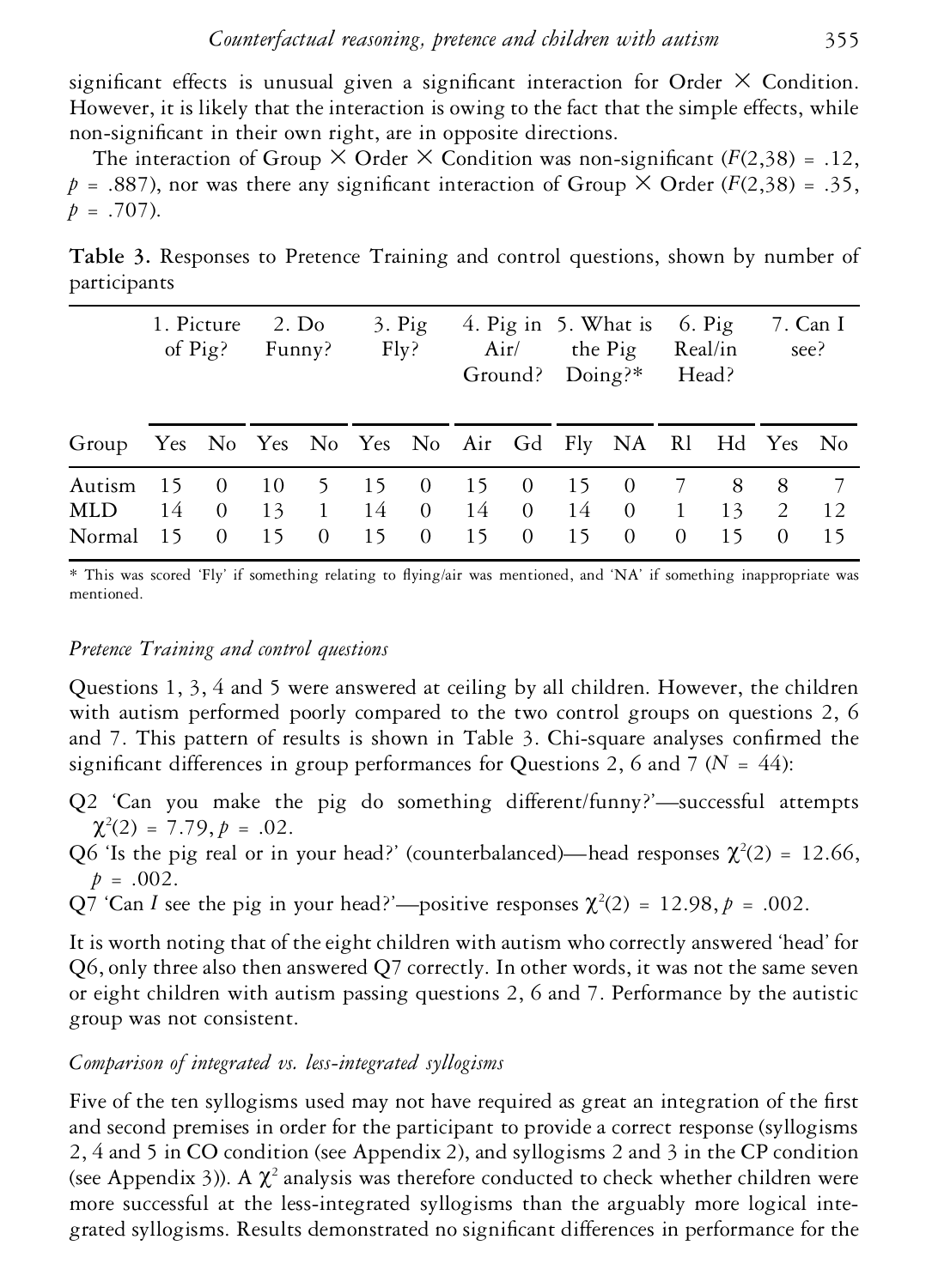two kinds of syllogisms (CO, integrated vs. less-integrated,  $\chi^2(1)$  (*N* = 44) = .18,  $p = .67$ ; CP, integrated vs. less-integrated,  $\chi^2(1)$  (*N* = 44) = .04, *p* = .84).

Finally, an examination of the justifications provided by participants demonstrated that a theoretical response was given when the syllogism was answered correctly, and an empirical response was given when the syllogism was answered incorrectly. Every response given fell into one of these two categories, and all of the children in all three groups provided justifications for each syllogism presented. Inter-rater agreement was 95%. The exception to this was one child with Down's Syndrome whose response could only be classified as arbitrary. However, many of the responses involved repeating Premise 1. Examples of justifications are shown in Appendix 4.

#### **Discussion**

This study set out to test a set of predictions. First, given earlier studies (Dias & Harris, 1990), it was predicted that young normal children would show poor performance on a basic counterfactual syllogistic reasoning task, but improved performance if such a task was set in a pretend context. Second, it was predicted that a learning disabled group of older children would likewise show poor performance on the task, but improved performance with the introduction of pretence. Both these predictions were supported. Third, it was predicted that the children with autism might show good performance on counterfactual reasoning, while failing to show a facilitation effect of pretence. This prediction was also supported. Participants with autism showed evidence of good logical reasoning ability in the Counterfactual Only (CO) condition—they were nearly at ceiling and performed significantly better than the two control groups, supporting earlier findings of intact reasoning (Scott & Baron-Cohen,  $1996a$ ). This is consistent with the suggestion that the lack of a drive to integrate new information with information in LTM (i.e. weak central coherence) may actually lead to good performance on counterfactual tasks, but is inconsistent with a strong executive dysfunction argument.

The two control groups improved in their performance in the Counterfactual plus Pretence (CP) condition, replicating and extending the results of Dias & Harris (1990), although in the pesent study this did not quite reach significance, perhaps owing to small sample sizes (MLD ( $N = 14$ )  $p = .067$ , normal ( $N = 15$ )  $p = .052$ ). However, the children with autism showed *worse* performance in the CP condition. This pattern is consistent with the suggestion that counterfactual reasoning is intact in autism, while pretence is impaired. This might also be interpreted as demonstrating a discrepancy between folk physics and folk psychology, if a broad denition of folk physics is used to include all non-social logical reasoning.

The finding of intact counterfactual reasoning in autism appears to be genuine, since the children with autism gave theoretical justifications to their answers (e.g. 'Yes, Rex barks, because you said that all cats bark'). However, some caution may be required in that justifications often involved inclusion of the first premise in the response, as in the example above. Some authors argue that true understanding is not always being shown just because children successfully pass syllogisms (Markovits, Schleifer & Fortier, 1989), whereas others suggest that requiring children to give detailed explanations of their reasoning process is too strict a criterion, and that young children *are* capable of logical reasoning even though they are not always clear in their justifications (English, 1993). The present authors tend to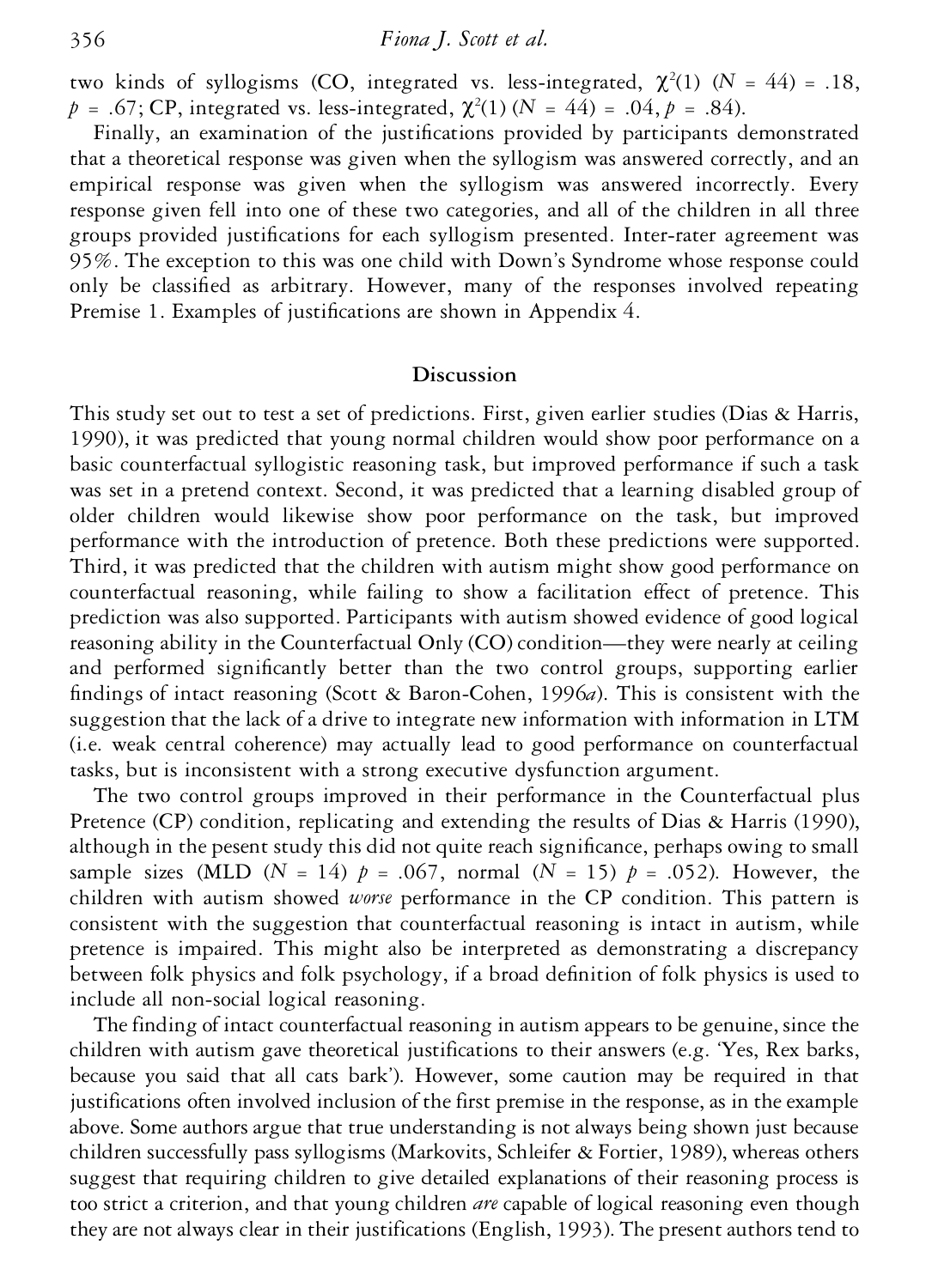agree with the latter opinion: the children used in the present tasks were only of a verbal mental age of between 4 and 5 years, so to expect very detailed justifications could be argued to be over-restrictive. Additionally, there were no differences in performance between the syllogisms with less-integrated premises and those which required full integration. If participants were passing only those syllogisms which arguably allowed success by consideration only of the first premise, and were justifying by repeating the first premise, then this argument might be warranted. This was not the case.<sup>4</sup>

A second argument that could be raised against the finding of intact counterfactual reasoning in autism is that the syllogisms presented only required a 'Yes' response. While this was a design strategy aimed to prevent underestimation of children's abilities (since children find negative response syllogisms harder to understand, e.g. English, 1993), it may be argued that the children with autism demonstrated superior performance in the CO condition because they had a 'Yes' bias. However, if this were the case then these children would have presumably also demonstrated a 'Yes' bias in the CP condition. This clearly did not happen. In addition, they justified their responses theoretically when they answered correctly, but gave empirical responses when they answered incorrectly. This does not suggest either echolalia or response bias.

A further question arises from these findings. Why were the children with autism *worse* in their performance at the CP condition? It was predicted that there would be no facilitation effect of pretence for children with autism owing to their recorded problems with pretend play and imagination, but it is not clear what it is about the pretence which detrimentally affected their performance. The capacity for pretence emerges in normal development towards the end of the second year (Leslie, 1987) and frequently (but not always) involves counterfactuals. When normally developing children or children with MLD are presented with counterfactuals in syllogisms, spoken in a neutral tone of voice, they may assume the statement is to be taken literally, even though they were told to play a game in which the stories were true. As a result, they may attempt to integrate the information with empirical information from LTM, and reject the premises as untrue (Markovits, 1995). In the CP condition, although still presented in a neutral voice, the training period and subsequent instructions to mentally picture the premises seems to clarify for these children that the premises should be interpreted in a pretend context, allowing an internal model to be constructed which does not attempt to incorporate empirical LTM information, and thus demonstrating their capabilities in logical reasoning of this kind.

For the children with autism, however, the training period and subsequent instructions appear to have led to 'reality intrusion' errors. It is unlikely this can be explained simply as owing to the extra task load of the training questions in the CP condition, as the children with autism only performed differently to controls in three of the seven questions and did not show perseverative responses. However, while the control children had no difficulties in understanding that the imagined pig in the training questions was 'in their head', only about half of the children with autism answered in this way. Furthermore, the children with autism were significantly worse than both control groups at correctly stating that the

<sup>4</sup> Contrary to some other studies of syllogistic reasoning in young children, the authors received justications for every syllogism, from every child, and no failures to respond. This may have been simply owing to the fact that the experimenter would prompt the child until he or she had attempted a justification.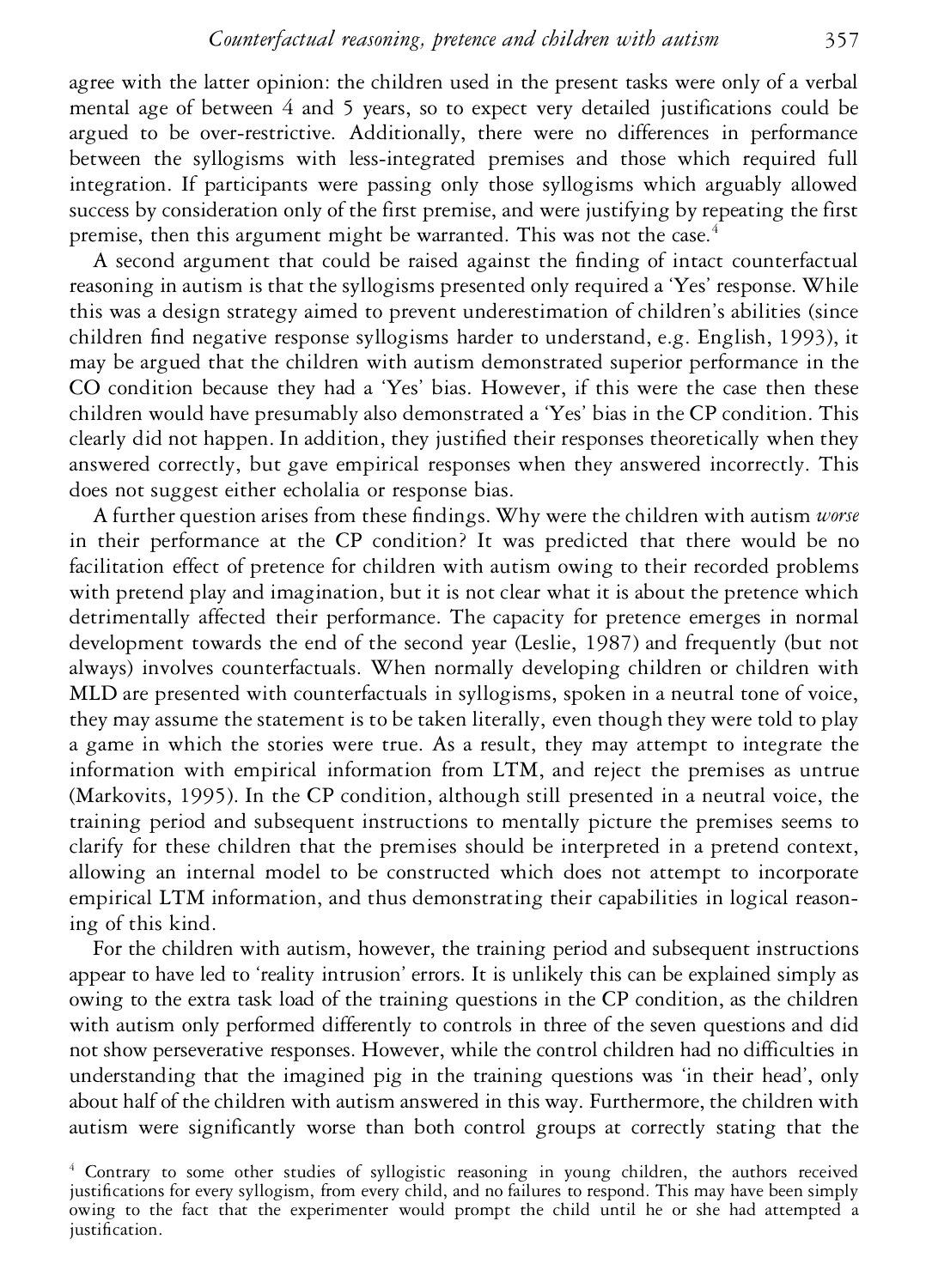experimenter could *not* see the imaginary pig, with only about half answering correctly.<sup>5</sup> This last result is all the more striking in view of previous findings showing that children with autism have no trouble determining when someone can and cannot see a *physical* object (Baron-Cohen, 1989, 1991; Hobson, 1984; Leslie & Frith, 1988). These results suggest that the children with autism were confused about the ontological status of the mental states that were being talked about during the pretence training.

The answers to the question 'Can you make the pig do something different/funny?' also suggest that children with autism may only imagine non-empirical images (such as flying pigs) when specically instructed to do so, and that their *spontaneous* images were of empirically normal situations, since here also children with autism were signicantly worse in their performance than controls. This pattern amplifies findings from other studies that (a) children with autism do not spontaneously produce pretend play (Baron-Cohen, 1987) but may 'pretend' when instructed (Charman & Baron-Cohen, 1996; Lewis & Boucher, 1988) and (b) children with autism will spontaneously produce drawings of empirical objects (e.g. a man) but not of 'impossible' objects (e.g. a man with two heads) (Scott & Baron-Cohen, 1996*b*).<sup>6</sup> The worsening of performance by children with autism seen in the CP condition may therefore be owing to an intrinsic deficit in the process of imagination (Craig, Baron-Cohen & Scott, 1998).

An alternative explanation may relate to understanding of intentions. Normally developing children and MLD children may be confused about what the experimenter intends in the CO condition: she says '. . . play a game . . .', then talks in a 'serious' voice about cats that bark. This uncertainty about what is expected may lead the children to disregard the counterfactual premises as untrue. In the CP condition the experimenter's intentions are clarified when she encourages them to pretend. For the children with autism, who have difficulty understanding intentions (Phillips, 1993; Phillips, Baron-Cohen & Rutter, 1998; Roth & Leslie, 1991), the CO condition would not be problematic, as they would not spontaneously be concerned with experimenter intentions. However, the pretence training questions and instructions in the CP condition may have forced them to try and consider the experimenter's intentions, leading to a worsening of performance owing to their deficit in this area. These two alternative explanations need not be mutually exclusive, since both understanding intentions and the ability to imagine and pretend involve mental states, and thus both are arguably related to 'folk psychology'.

In conclusion, the present results suggest that children with autism, and children with MLD, are capable of reasoning by syllogism, even when the syllogisms run counter to reality. This supports and extends the findings of intact reasoning ability in these clinical populations by Scott & Baron-Cohen (1996*a*). It appears that the suggestion that children with autism may perform quite well on the CO condition owing to a lack of the normal drive to cohere the new information with LTM information, and may perform badly on

 $5$  It is worth noting here that it was not the same children with autism who passed both of these questions.<br>One child might say 'It is in my head' but then answer 'Yes, you can see it'. The distribution of responses

was uneven, and the children were apparently operating at chance level with these two questions.<br><sup>6</sup> Leevers & Harris (1998) found no differences in performance between children with autism and controls with a picture-completion task, even when the picture to be completed was 'impossible'. Craig *et al.* (1998) also found that older and more able children with autism could produce some impossible manipulations with the Scott & Baron-Cohen (1996*b*) task, but when presented with more demanding material again showed significantly worse performance than matched controls. There are also differences in the task presentation and ratings of 'impossibility' between the Scott & Baron-Cohen (1996*b*) and Craig *et al.* (1998) studies, and the Leevers & Harris study (1998).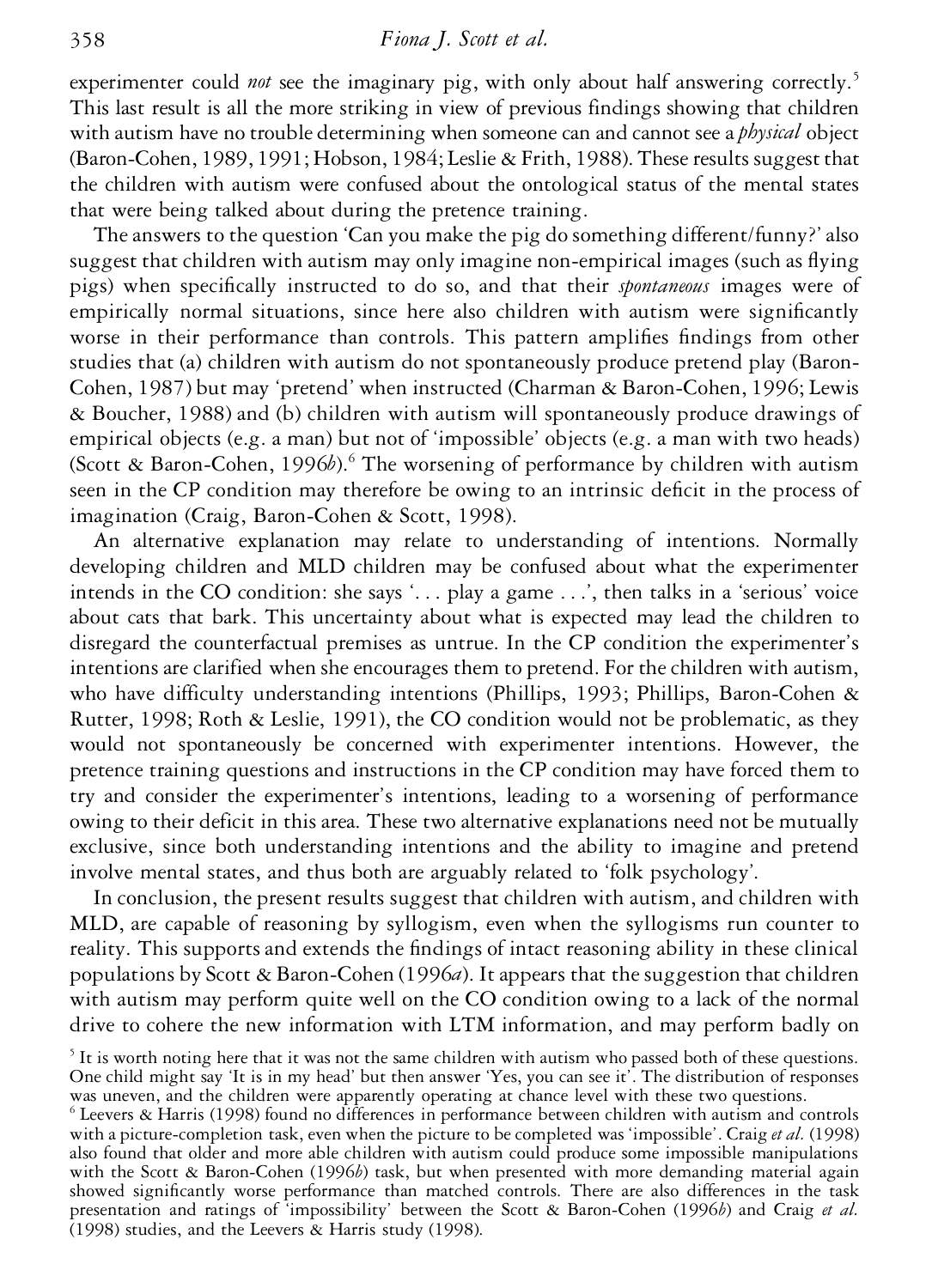the CP condition when they are required to consider the context, has been borne out. The context of 'pretence' is clearly problematic for children with autism—either because of constraints on the flexibility of their imagination (Scott & Baron-Cohen, 1996*b*), or because of more general deficits in folk psychology (Baron-Cohen, 1997; Phillips *et al.*, 1998). Distinguishing between these possible explanations is an area for future research.

### **Acknowledgements**

The first author was supported by an MRC studentship during this work, which was submitted in part fulfilment of a PhD in psychology, Institute of Psychiatry, University of London. The first author was supported by grants from the Anglia and Oxford NHS R & D Trust and the Isaac Newton Trust during the preparation of this paper. The authors would like to thank Chris Jarrold, Paul Harris and Uta Frith for their help and advice.

### **References**

- American Psychiatric Association (1993). *Diagnostic and statistical manual of mental disorders*, 4th ed. Washington, DC: APA.
- Baron-Cohen, S. (1987). Autism and symbolic play. *British Journal of Developmental Psychology*, **5**, 139–148.
- Baron-Cohen, S. (1989). Perceptual role-taking and protodeclarative pointing in autism. *[British Journal of](http://ernesto.ingentaselect.com/nw=1/rpsv/cgi-bin/linker?ext=a&reqidx=/0261-510X^28^297L.113[aid=17852]) [Developmental Psychology](http://ernesto.ingentaselect.com/nw=1/rpsv/cgi-bin/linker?ext=a&reqidx=/0261-510X^28^297L.113[aid=17852])*, **7**, 113–127.
- Baron-Cohen, S. (1991). The development of theory of mind in autism: Deviance and delay? *[Psychiatric](http://ernesto.ingentaselect.com/nw=1/rpsv/cgi-bin/linker?ext=a&reqidx=/0193-953X^28^2914L.33[aid=17853,csa=0193-953X^26vol=14^26iss=1^26firstpage=33]) [Clinics of North America](http://ernesto.ingentaselect.com/nw=1/rpsv/cgi-bin/linker?ext=a&reqidx=/0193-953X^28^2914L.33[aid=17853,csa=0193-953X^26vol=14^26iss=1^26firstpage=33])*, **14**, 33–51.
- Baron-Cohen, S. (1995). *Mindblindness: An essay on autism and theory of mind*. Cambridge, MA: MIT Press.
- Baron-Cohen, S. (1997). Are children with autism superior at folk physics? In H. Wellman & K. Inagaki (Eds), *The emergence of core domains of thought: Children's reasoning about physical, psychological, and biological phenomena*, pp. 45–54. San Francisco: Jossey-Bass.
- Baron-Cohen, S. & Bolton, P. (1993). *Autism: The facts*. Oxford: Oxford University Press.
- Baron-Cohen, S., Leslie, A. & Frith, U. (1985). Does the autistic child have a theory of mind? *[Cognition](http://ernesto.ingentaselect.com/nw=1/rpsv/cgi-bin/linker?ext=a&reqidx=/0010-0277^28^2921L.37[aid=17244,nlm=2934210])*, **21**, [37–46.](http://ernesto.ingentaselect.com/nw=1/rpsv/cgi-bin/linker?ext=a&reqidx=/0010-0277^28^2921L.37[aid=17244,nlm=2934210])
- Baron-Cohen, S., Wheelwright, S., Stott, C., Bolton, P. & Goodyer, I. (1997). Is there a link between engineering and autism? *Autism: International Journal of Research & Practice*, **1**, 101–109.
- Bishop, D. (1983). *Test of Reception of Grammar (TROG)*. Abingdon, UK: Medical Research Council, Chapel Press.
- Charman, T. & Baron-Cohen, S. (1996). Understanding models, photos, and beliefs: A test of the modularity hypothesis of metarepresentation. *[Cognitive Development](http://ernesto.ingentaselect.com/nw=1/rpsv/cgi-bin/linker?ext=a&reqidx=/0885-2014^28^2910L.287[aid=17854])*, **10**, 287–298.
- Craig, J., Baron-Cohen, S. & Scott, F. J. (1998). Drawing ability in autism: A window into the imagination. Manuscript submitted for publication.
- Dias, M. & Harris, P. L. (1988). The effect of make-believe play on deductive reasoning. *[British Journal of](http://ernesto.ingentaselect.com/nw=1/rpsv/cgi-bin/linker?ext=a&reqidx=/0261-510X^28^296L.207[aid=17855]) [Developmental Psychology](http://ernesto.ingentaselect.com/nw=1/rpsv/cgi-bin/linker?ext=a&reqidx=/0261-510X^28^296L.207[aid=17855])*, **6**, 207–221.
- Dias, M. & Harris, P. L. (1990). The influence of the imagination on reasoning by young children. *British Journal of Developmental Psychology*, **8**, 305–318.
- English, L. (1993). Evidence for deductive reasoning: Implicit versus explicit recognition of syllogistic structure. *British Journal of Developmental Psychology*, **11**, 391–409.
- Frith, U. (1989). *Autism: Explaining the enigma*. Oxford: Blackwell.
- Gould, J. (1986). The Lowe and Costello Symbolic Play Test in socially impaired children. *[Journal of](http://ernesto.ingentaselect.com/nw=1/rpsv/cgi-bin/linker?ext=a&reqidx=/0162-3257^28^2916L.199[aid=17858,nlm=2424888]) [Autism and Developmental Disorders](http://ernesto.ingentaselect.com/nw=1/rpsv/cgi-bin/linker?ext=a&reqidx=/0162-3257^28^2916L.199[aid=17858,nlm=2424888])*, **16**, 199–213.
- Happe, F. (1997). Central coherence and theory of mind in autism: Reading homographs in context. *British Journal of Developmental Psychology*, **15**, 1–12.
- Hawkins, J., Pea, R. D., Glick, J. & Scribner, S. (1984). Merds that laugh don't like mushrooms: Evidence for deductive reasoning by preschoolers. *[Developmental Psychology](http://ernesto.ingentaselect.com/nw=1/rpsv/cgi-bin/linker?ext=a&reqidx=/0012-1649^28^2920L.584[aid=17860])*, **20**, 584–594.
- Hobson, R. P. (1984). Early childhood autism and the question of egocentrism. *[Journal of Autism and](http://ernesto.ingentaselect.com/nw=1/rpsv/cgi-bin/linker?ext=a&reqidx=/0162-3257^28^2914L.85[aid=17861,nlm=6706899]) [Developmental Disorders](http://ernesto.ingentaselect.com/nw=1/rpsv/cgi-bin/linker?ext=a&reqidx=/0162-3257^28^2914L.85[aid=17861,nlm=6706899])*, **14**, 85–104.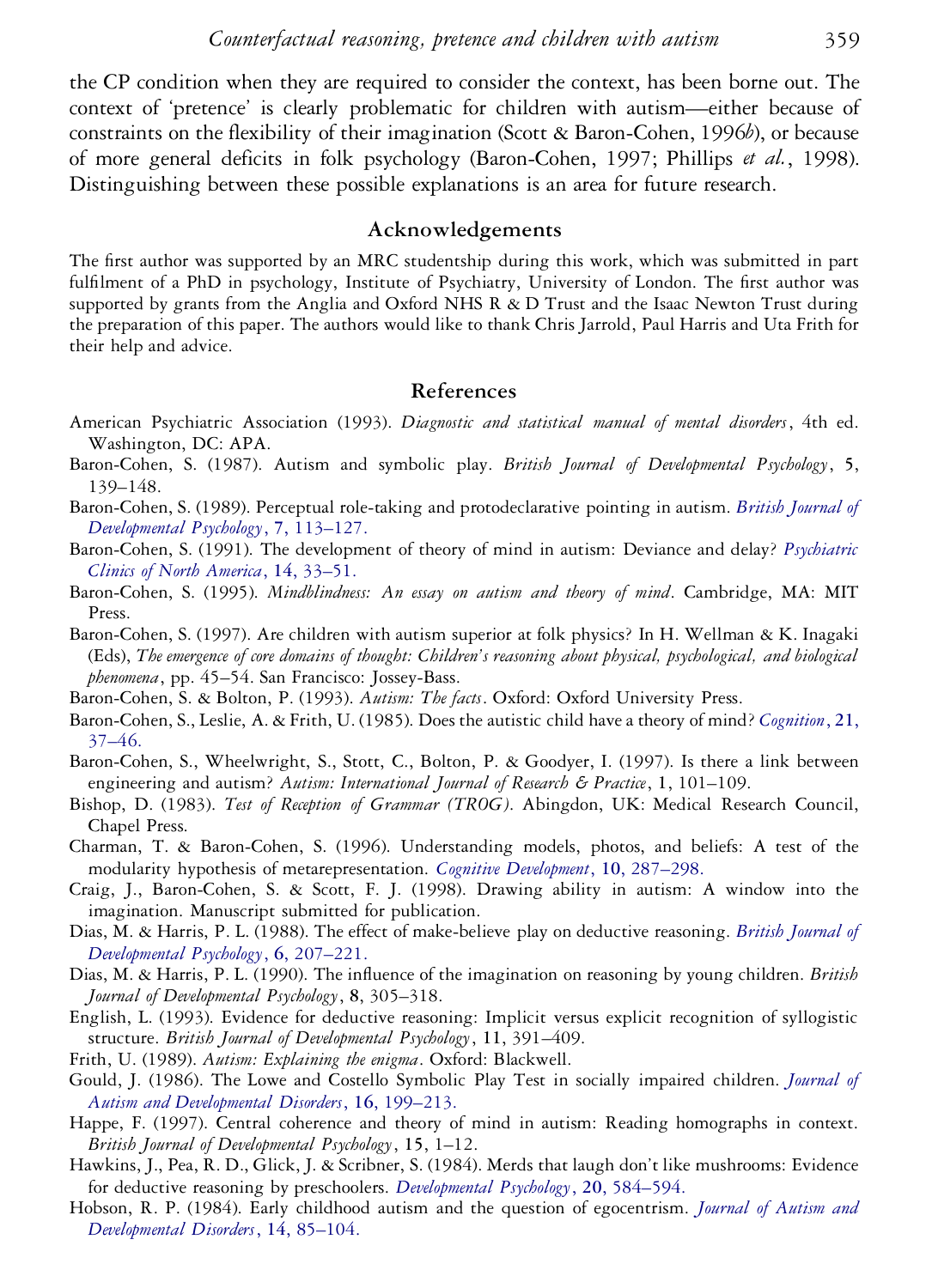- Inhelder, B. & Piaget, J. (1958). *The growth of logical thinking: From childhood to adolescence*. London: Routledge & Kegan Paul.
- Jarrold, C., Boucher, J. & Smith, P. K. (1993). Symbolic play in autism: A review. *[Journal of Autism and](http://ernesto.ingentaselect.com/nw=1/rpsv/cgi-bin/linker?ext=a&reqidx=/0162-3257^28^2923L.281[aid=17862,csa=0162-3257^26vol=23^26iss=2^26firstpage=281,nlm=7687245]) [Developmental Disorders](http://ernesto.ingentaselect.com/nw=1/rpsv/cgi-bin/linker?ext=a&reqidx=/0162-3257^28^2923L.281[aid=17862,csa=0162-3257^26vol=23^26iss=2^26firstpage=281,nlm=7687245])*, **23**, 281–307.
- Leekam, S. & Perner, J. (1991). Does the autistic child have a meta-representational decit? *Cognition*, **41**, 203–219.
- Leevers, H. & Harris, P. L. (1996). *Does the imagination help logical reasoning?* Paper presented at the BPS. Developmental Psychology Section Annual Conference, University of Oxford.
- Leevers, H. & Harris, P. L. (1998). Drawing impossible entities: A measure of the imagination in children with autism, children with learning disabilities, and normal four year olds. *[Journal of Child Psychology](http://ernesto.ingentaselect.com/nw=1/rpsv/cgi-bin/linker?ext=a&reqidx=/0021-9630^28^2939L.399[aid=17864,csa=0021-9630^26vol=39^26iss=3^26firstpage=399,nlm=9670095]) [and Psychiatry](http://ernesto.ingentaselect.com/nw=1/rpsv/cgi-bin/linker?ext=a&reqidx=/0021-9630^28^2939L.399[aid=17864,csa=0021-9630^26vol=39^26iss=3^26firstpage=399,nlm=9670095])*, **39**, 399–410.
- Leslie, A. M. (1987). Pretence and representation: The origins of theory of mind. *[Psychological Review](http://ernesto.ingentaselect.com/nw=1/rpsv/cgi-bin/linker?ext=a&reqidx=/0033-295X^28^2994L.412[aid=17274])*, **94**, [412–426.](http://ernesto.ingentaselect.com/nw=1/rpsv/cgi-bin/linker?ext=a&reqidx=/0033-295X^28^2994L.412[aid=17274])
- Leslie, A. M. (1991). The theory of mind impairment in autism: Evidence for a modular mechanism of development? In A. Whiten (Ed.), *Natural theories of mind*, pp. 63–78. Oxford: Blackwell.
- Leslie, A. M. & Frith, U. (1988). Autistic children's understanding of seeing, knowing and believing. *British Journal of Developmental Psychology*, **6**, 315–324.
- Leslie, A. M. & Roth, D. (1993). What autism teaches us about metarepresentation. In S. Baron-Cohen, H. Tager-Flusberg & D. Cohen (Eds), *Understanding other minds: Perspectives from autism*, pp. 83–111. Oxford: Oxford University Press.
- Lewis, V. & Boucher, J. (1988). Spontaneous, instructed and elicited play in relatively able autistic children. *[British Journal of Developmental Psychology](http://ernesto.ingentaselect.com/nw=1/rpsv/cgi-bin/linker?ext=a&reqidx=/0261-510X^28^296L.325[aid=17865])*, **6**, 325–339.
- Markovits, H. (1995). Conditional reasoning with false premises: Fantasy and information retrieval. *British Journal of Developmental Psychology*, **13**, 1–12.
- Markovits, H., Schleifer, M. & Fortier, L. (1989). Development of elementary deductive reasoning in young children. *[Developmental Psychology](http://ernesto.ingentaselect.com/nw=1/rpsv/cgi-bin/linker?ext=a&reqidx=/0012-1649^28^2925L.787[aid=17867])*, **25**, 787–793.
- Phillips, W. (1993). Understanding of intentions by children with autism. Unpublished PhD thesis, Institute of Psychiatry, London.
- Phillips, W., Baron-Cohen, S. & Rutter, M. (1998). Can children with autism understand intentions? *British Journal of Developmental Psychology*, **16**, 337–348.
- Robertson, J. R. (1993). Verbal analogical reasoning in severely learning disabled children. Unpublished manuscript, University of Kent.
- Roth, D. & Leslie, A. M. (1991). The recognition of attitude conveyed by utterance: A study of autistic and preschool children. *British Journal of Developmental Psychology*, **9**, 315–330.
- Russell, J. (1996). *Agency: Its role in mental development*. Hove: The Psychology Press.
- Rutter, M. (1978). Language disorder and infantile autism. In M. Rutter & E. Schopler (Eds), *Autism: A reappraisal of concepts and treatments*. London: Plenum Press.
- Scott, F. J. & Baron-Cohen, S. (1996*a*). Logical, analogical and psychological reasoning in autism: A test of the Cosmides theory. *Development and Psychopathology*, **8**, 235–245.
- Scott, F. J. & Baron-Cohen, S. (1996*b*). Imagining real and unreal things: Evidence of a dissociation in autism. *[Journal of Cognitive Neuroscience](http://ernesto.ingentaselect.com/nw=1/rpsv/cgi-bin/linker?ext=a&reqidx=/0898-929X^28^298L.371[aid=17870,csa=0898-929X^26vol=8^26iss=4^26firstpage=371])*, **8**, 371–382.
- Sodian, B. & Frith, U. (1993). The theory of mind deficit in autism: Evidence from deception. In S. Baron-Cohen, H. Tager-Flusberg & D. Cohen (Eds). *Understanding other minds: Perspectives from autism*, pp. 158–177. Oxford: Oxford University Press.
- Sperber, D., Premack, D. & Premack, A. J. (Eds) (1995). *Causal cognition: A multi-disciplinary debate*. New York: Oxford University Press.
- Tager-Flusberg, H. (1993). What language reveals about understanding of minds in children with autism. In S. Baron-Cohen, H. Tager-Flusberg & D. Cohen (Eds), *Understanding other minds: Perspectives from autism*, pp. 138–157. Oxford: Oxford University Press.
- Ungerer, J. & Sigman, M. (1981). Symbolic play and language comprehension in autistic children. *Journal of American Academy of Child and Adolescent Psychiatry*, **20**, 318–337.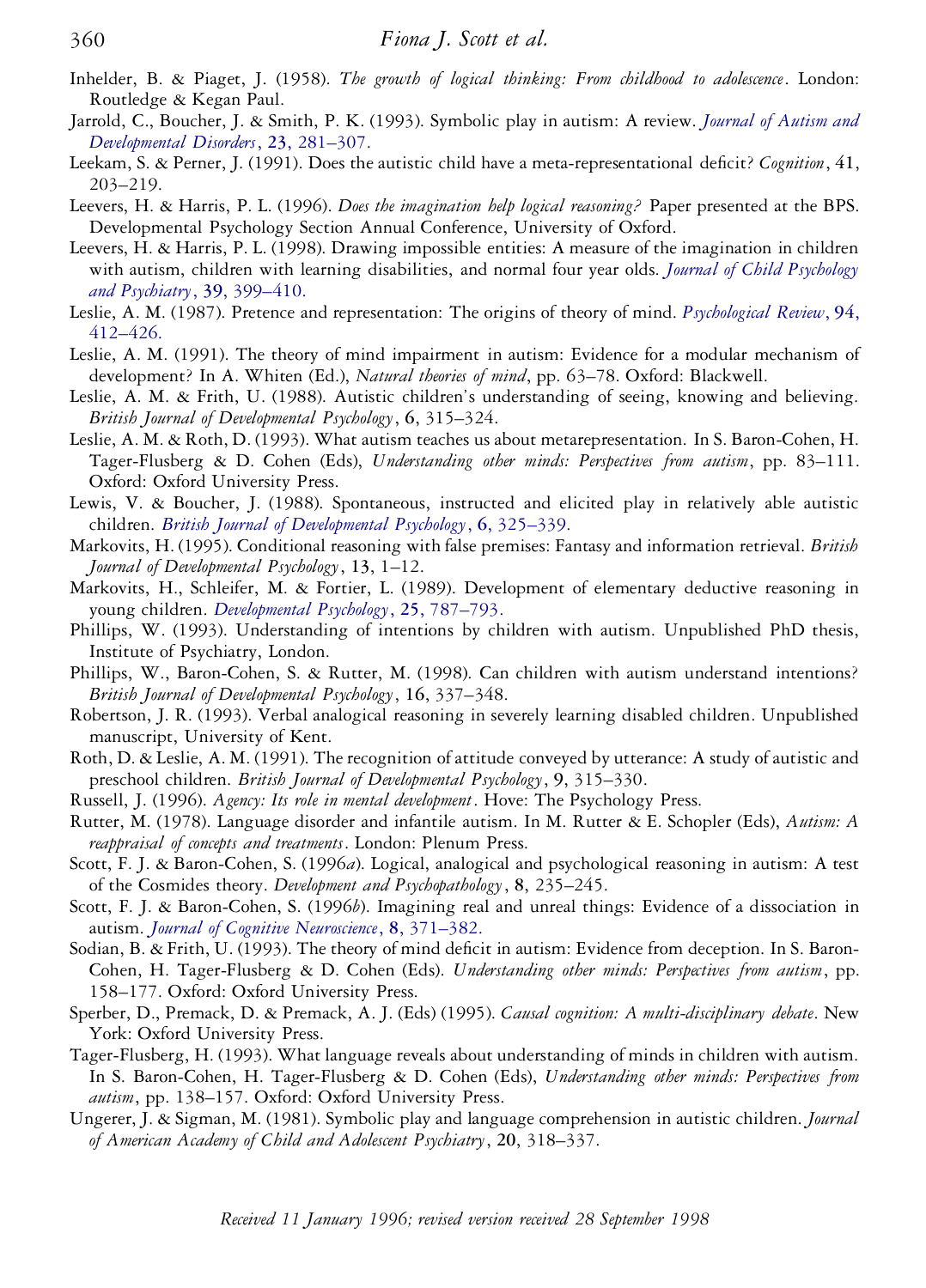# **Appendix 1**

### **Reality Control Questions**

| What noise do cows make?                  | What noise do cats make? |
|-------------------------------------------|--------------------------|
| What colour are bananas?                  | What are books made of?  |
| Where do fish live?                       | What colour is snow?     |
| What temperature is ice/How does it feel? | How do birds move?       |
| What colour is milk?                      | What colour is blood?    |
|                                           |                          |

# **Appendix 2**

#### **Counterfactual Only condition, counterfactual syllogisms**

*Method of presentation*

I have a story where . . . All cows go 'Quack' (Premise 1) Freda is a cow (Premise 2) In my story . . . Does Freda say 'Quack'? (Conclusion Question)

(p1) All bananas are pink (p1) All ice is hot (p2) John is eating a banana (p2) Anne has some ice (c) Is the banana pink? (c) Is the ice hot?

 $(p1)$  All fish live in trees  $(p1)$  All milk is green (c) Does Tot live up a tree? (c) Is the milk green?

 $(p2)$  Tot is a fish  $(p2)$  James is drinking some milk

# **Appendix 3**

### **Counterfactual plus Pretence condition, counterfactual syllogisms**

# *Method of presentation*

I have a story where . . . All cats bark (Premise 1) Rex is a cat (Premise 2) In my story . . . Does Rex bark? (Conclusion Question) (p1) All books are made of grass (p1) All birds swim

(p2) Andrew is looking at a book (p2) Pepi is a bird (c) Is the book made of grass? (c) Does Pepi swim? (p1) All snow is black (p1) All blood is blue

(c) Is the snow black? (c) Is the blood blue?

(p2) Tom touches some snow (p2) Mary has cut her finger